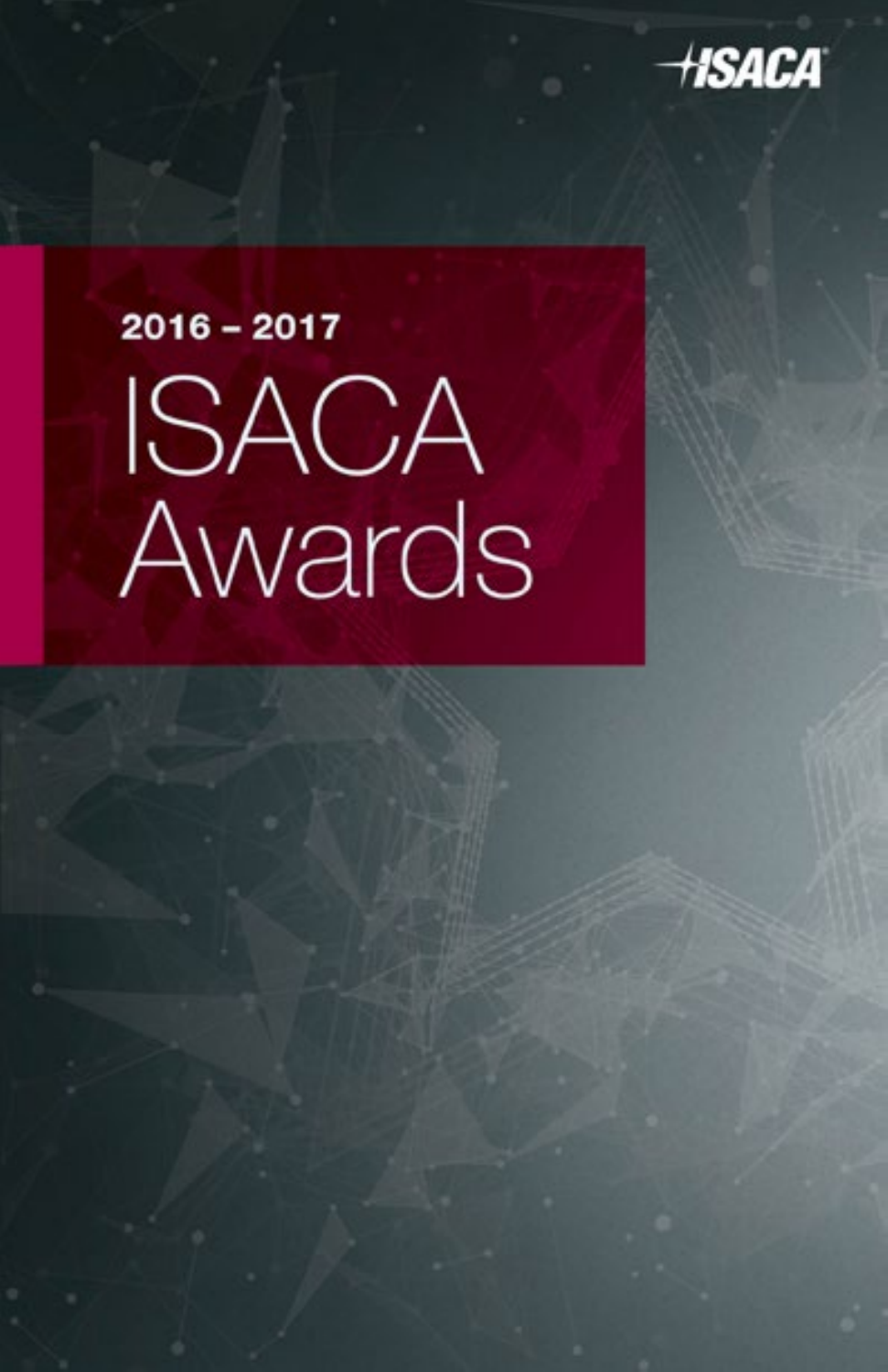754 F.

### **ISACA Corporate Awards**

| Michael Cangemi                                       |    |
|-------------------------------------------------------|----|
| Eugene M. Frank Award for<br>Meritorious Performance  |    |
| John Kuyers Award for Best                            |    |
| John W. Lainhart IV Common<br>Body of Knowledge Award |    |
| Harold Weiss Award for                                |    |
| Paul Williams Award for                               |    |
|                                                       |    |
| napter Awards 22                                      |    |
| ertification Exam High Scores                         | 24 |

### **ISACA APPRECIATES THE EXPERTISE AND INSIGHTS** PROVIDED BY ALL WHO **VOLUNTEER THEIR TIME AND KNOWLEDGE.**

Our volunteers have helped ensure ISACA continues to be a leading global provider of knowledge, certifications, community, advocacy and education on information systems (IS) assurance and security, enterprise governance and management of IT, and IT-related risk and compliance. To publicly recognize our outstanding volunteers, ISACA's Board of Directors has established several awards that honor individuals who exemplify ISACA's values, purpose and leadership.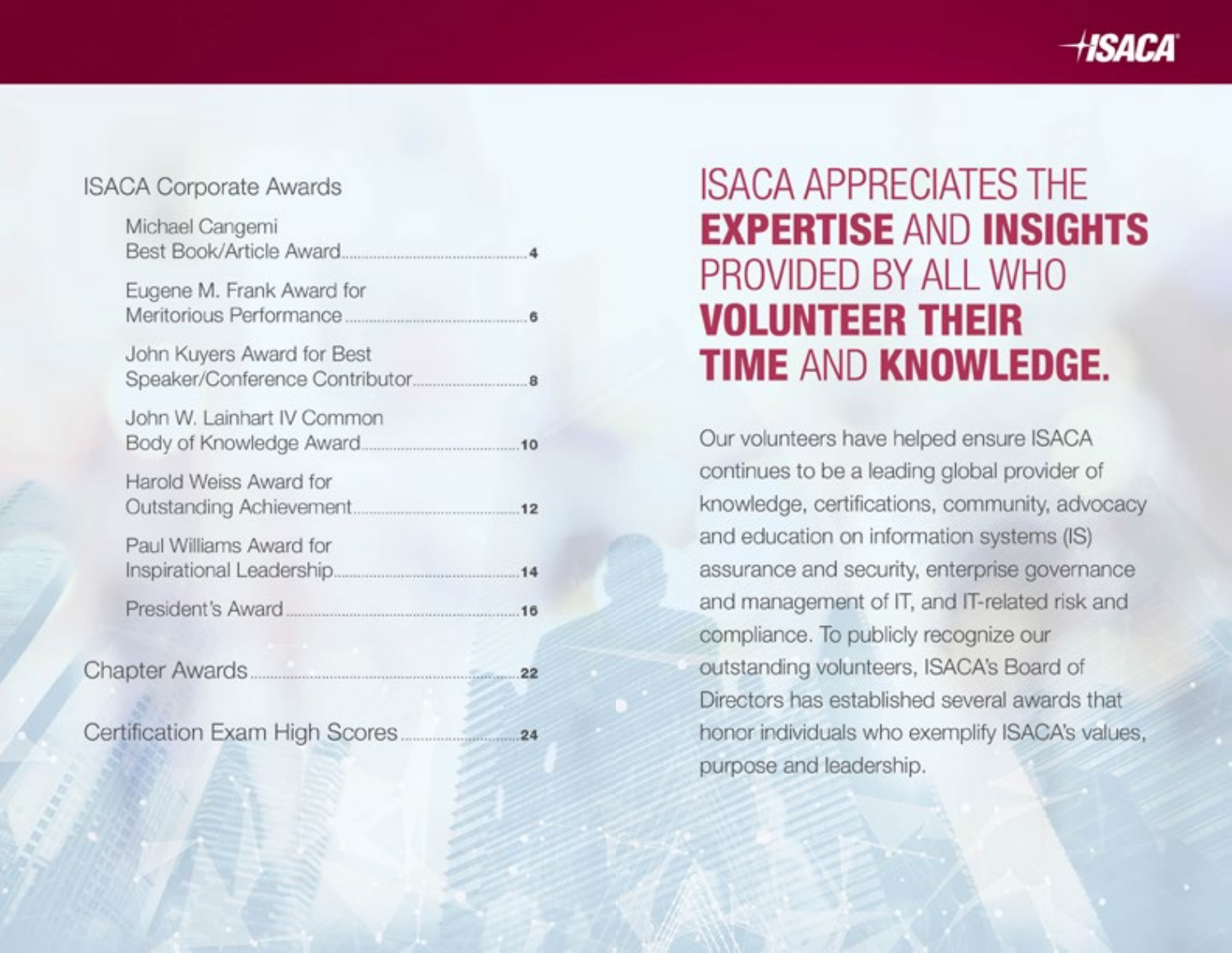

### Michael Cangemi Best Book/Article Award

This award was instituted during the 1996 – 97 year to recognize individuals for major contributions to publications in the field of IS audit, control and/or security.



#### Phillimon Zongo

"The Automation Conundrum" *ISACA® Journal*, volume 1, 2017

Phillimon Zongo is a Senior Cyber Security Consultant with AMP Financial Services in Australia. He is the winner of the ISACA Sydney's first ever Industry Best Governance Professional 2016, a recognition from his industry peers for the thought leadership he is contributing to the technology risk and cyber security profession. Phillimon has contributed highly engaging thought leadership to ISACA—comprising articles, blogs and podcast on cloud computing, artificial intelligence, robotics and Internet of Things (IOT).

Phillimon has presented at ISACA Sydney's professional development sessions. He also presented at the 2017 FST Media 2017 Future of Security Conference, one of Sydney's largest cyber security events, which provided cutting edge insights on innovation and security. Phillimon has also been featured as a guest lecturer at Macquarie University, providing students with practical insights on how to use advanced audit techniques to drive audit efficiencies and provide deeper insights to business stakeholders.

Phillimon has more than 12 years of technology risk consulting experience, advising senior business and technology stakeholders on how to manage critical risk in complex technology transformation programs. Prior to joining AMP, he spent approximately six years with Big Four consulting firms (Deloitte & PwC) conducting assurance reviews across complex IT environments and business processes, mostly large international banks.

Phillimon is deeply passionate about raising the profile of cyber risk with policy makers, senior business executives and frontline staff. To that end, he is authoring *Five Pillars of Cyber Resilience*, a book aimed to translate complicated cyber security issues into understandable, relatable and practical guidance for senior business leaders to cost effectively mitigate the growing threat of cybercrime within their enterprises.

Phillimon's personal journey, including how he leveraged ISACA's global certifications to propel his dreams, was featured by the ISACA Now blog.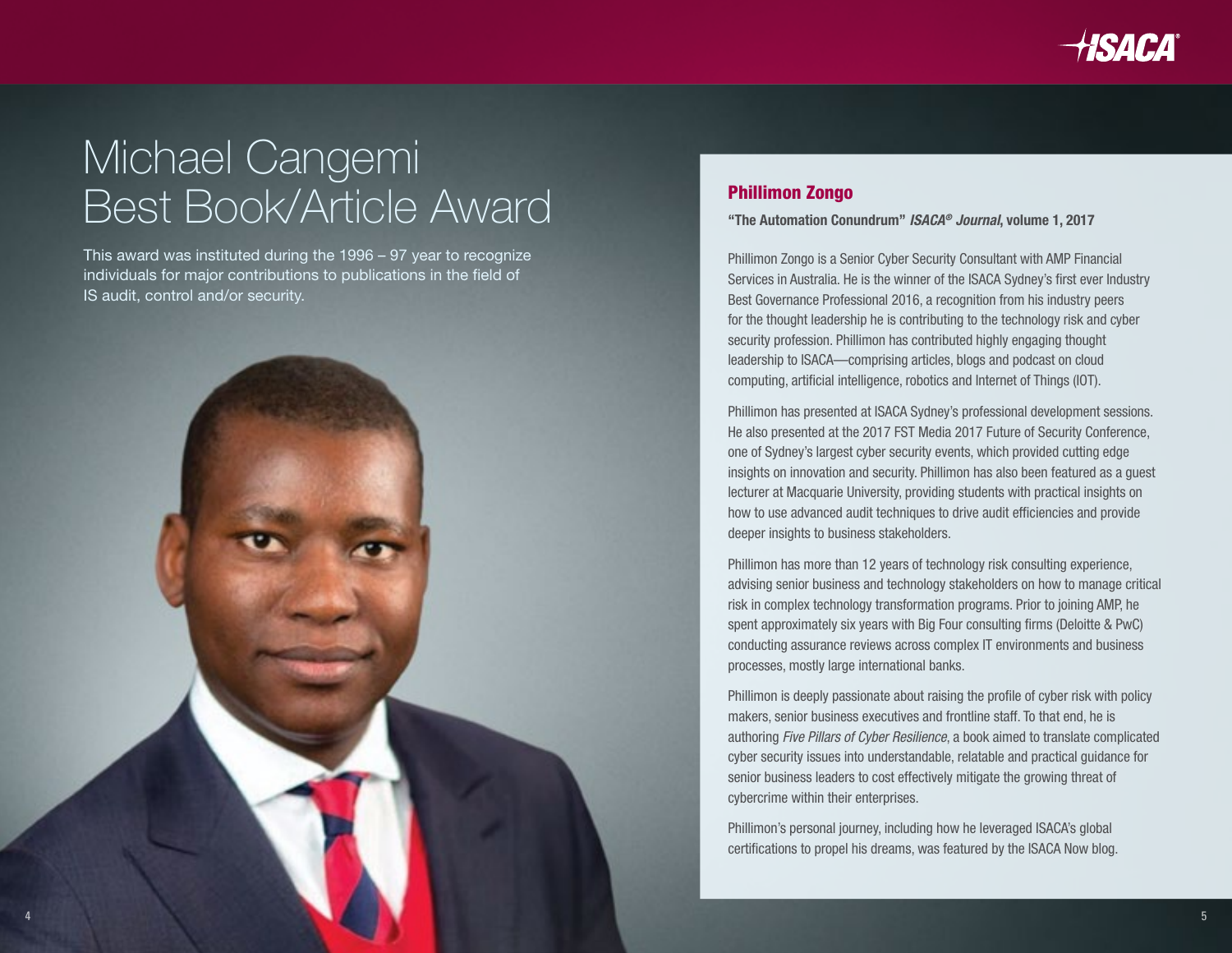

### Eugene M. Frank Award for Meritorious **Performance**

This award is named after ISACA's first Chair and recognizes individuals for outstanding contributions to ISACA/ITGI. This award is for performance which far exceeds the norm, and nominations are accepted only from a current board member or past Chair.

#### Greg Grocholski, CISA

#### ISACA Board President 2012–2013

Greg Grocholski, CISA, is a member of ISACA's Governance Committee and past chair of ISACA. He is also vice president, Global Internal Audit, at SABIC, where he leads and manages the internal audit department on a global level, to ensure the implementation of internal audit best practices worldwide. Previously, he was global business finance director for the Ventures and Business Development unit within The Dow Chemical Company, a role he took after serving as chief audit executive at Dow. Grocholski has been chair of ISACA's Finance Committee, Assurance Committee and Knowledge Board, and member of ISACA's Strategic Advisory Council, Audit Committee, Professional Influence and Advocacy Committee, and Professional Issues Task Force. He is a board member of the Michigan Baseball Foundation and vice president/treasurer of the Great Lakes Loons. In 2013, he received the Saginaw Valley State University's Distinguished Alumni Award in recognition of his distinguished service and accomplishments. He was a director of ISACA from 2011–2012, and chair from 2012–2013.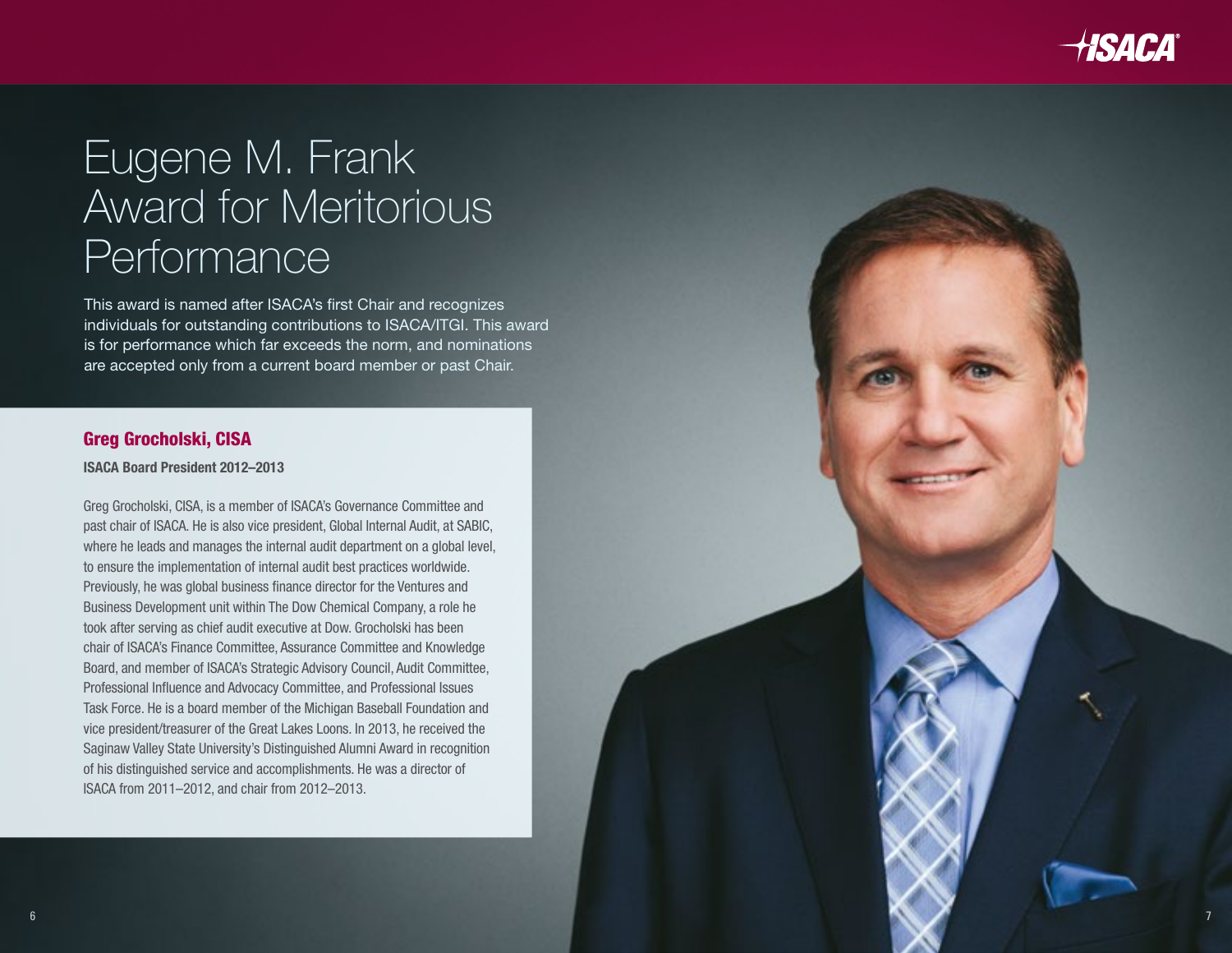

### John Kuyers Award for Best Speaker/ Conference Contributor

This award was instituted during the 1996-1997 year to recognize individuals for major contributions in the development of ISACA global conference(s) and/or outstanding speaking achievements.

#### Justine Bone

"For outstanding presentations at the 2016 CSX conferences and for helping raise awareness of the Connecting Women Leaders in Technology initiative and Cybersecurity Nexus Program."

Justine is an information technology and security executive with background in software security research, risk management, information security governance, and identity management. Justine currently serves as the CEO of cyber security company MedSec, a vulnerability research and security solutions company focused on medical devices and healthcare systems. Her previous roles include Global Chief Information Security Officer at Dow Jones, a News Corporation company and publisher of the Wall Street Journal, Global Head of Information and Physical Security at Bloomberg L.P., CTO of Secured Worldwide, an NYC-based FinTech company, and CEO of security research firm Immunity Inc. Justine is an experienced international media and conference presenter, an invited member of the BlackHat USA guest review board, a pwnie awards judge, an advisor to several technology startups, and an advisor to the Canadian security conference Countermeasures. She began her career as a vulnerability researcher with Internet Security Systems (now IBM) X-Force and New Zealand's Government Communications Security Bureau. She also has a background in the performing arts as an ex-dancer with the Royal New Zealand Ballet company.

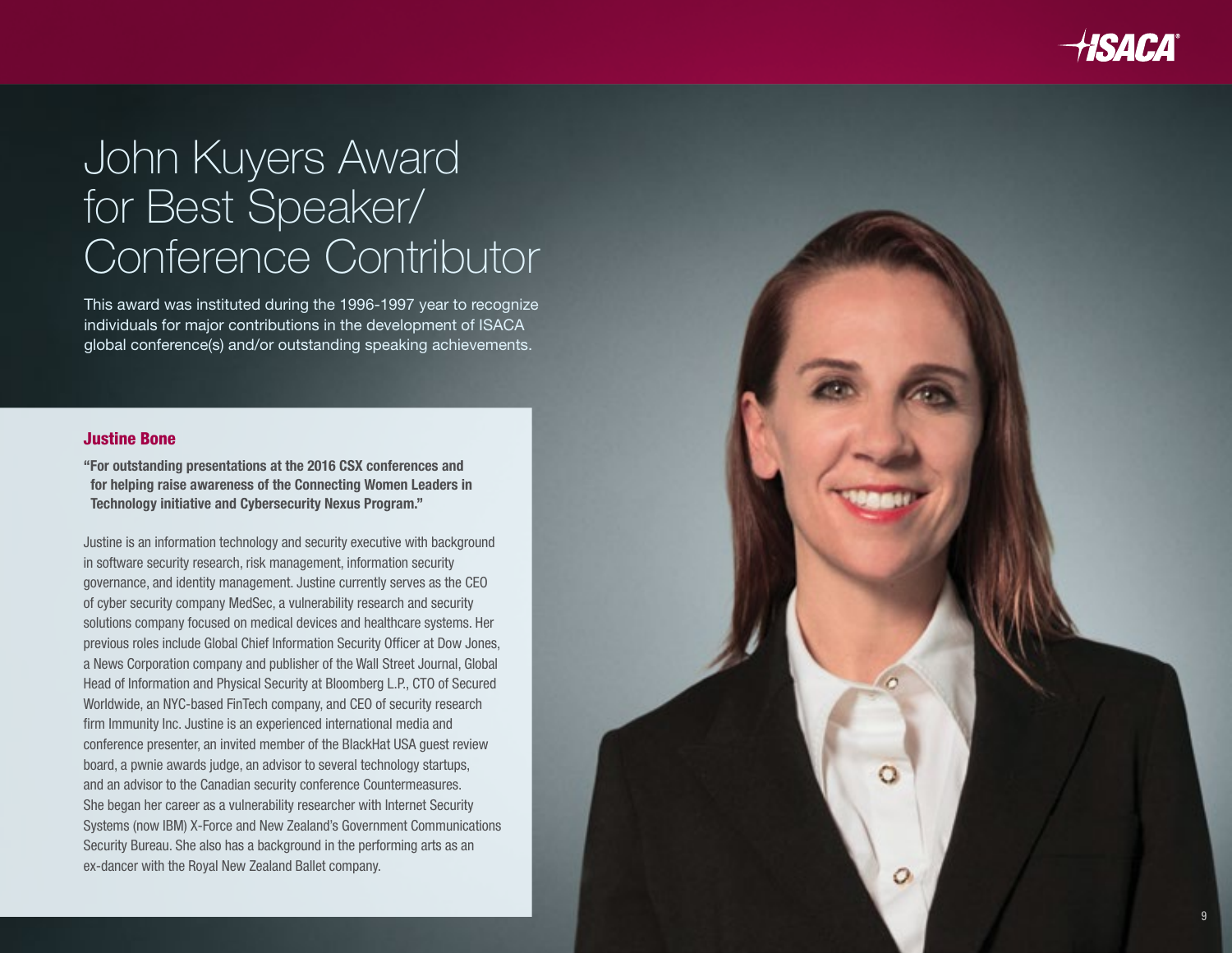

### John W. Lainhart IV Common Body of Knowledge Award

This award is given to recognize individuals for major contributions to the development and enhancement of the common body of knowledge used by constituents of the Association.

#### Ian James Cooke, CISA, CGEIT, CRISC

"For contributions to the development and enhancement of ISACA publications and certification training modules."

Ian Cooke, CISA, CGEIT, CRISC, COBIT Assessor and Implementer, CFE, CPTE, DipFM, ITIL Foundation, Six Sigma Green Belt, is the Group IT Audit Manager with An Post (the Irish Post Office based in Dublin, Ireland) and has 30 years of experience in all aspects of information systems. Cooke has served on several ISACA committees including the CGEIT Exam Item Development Working Group. He is the community leader for the Oracle Databases, SQL Server Databases, and Audit Tools and Techniques discussions in the ISACA Knowledge Center. Cooke updated the CISA Review Manual for the 2016 job practices and was a subject matter expert for ISACA's CISA Online Review Course. He is currently working on the CRISC Online Review Course. Cooke has written several ISACA Now blogs and Journal articles. He is the new columnist for IS Audit Basics in the *ISACA Journal*.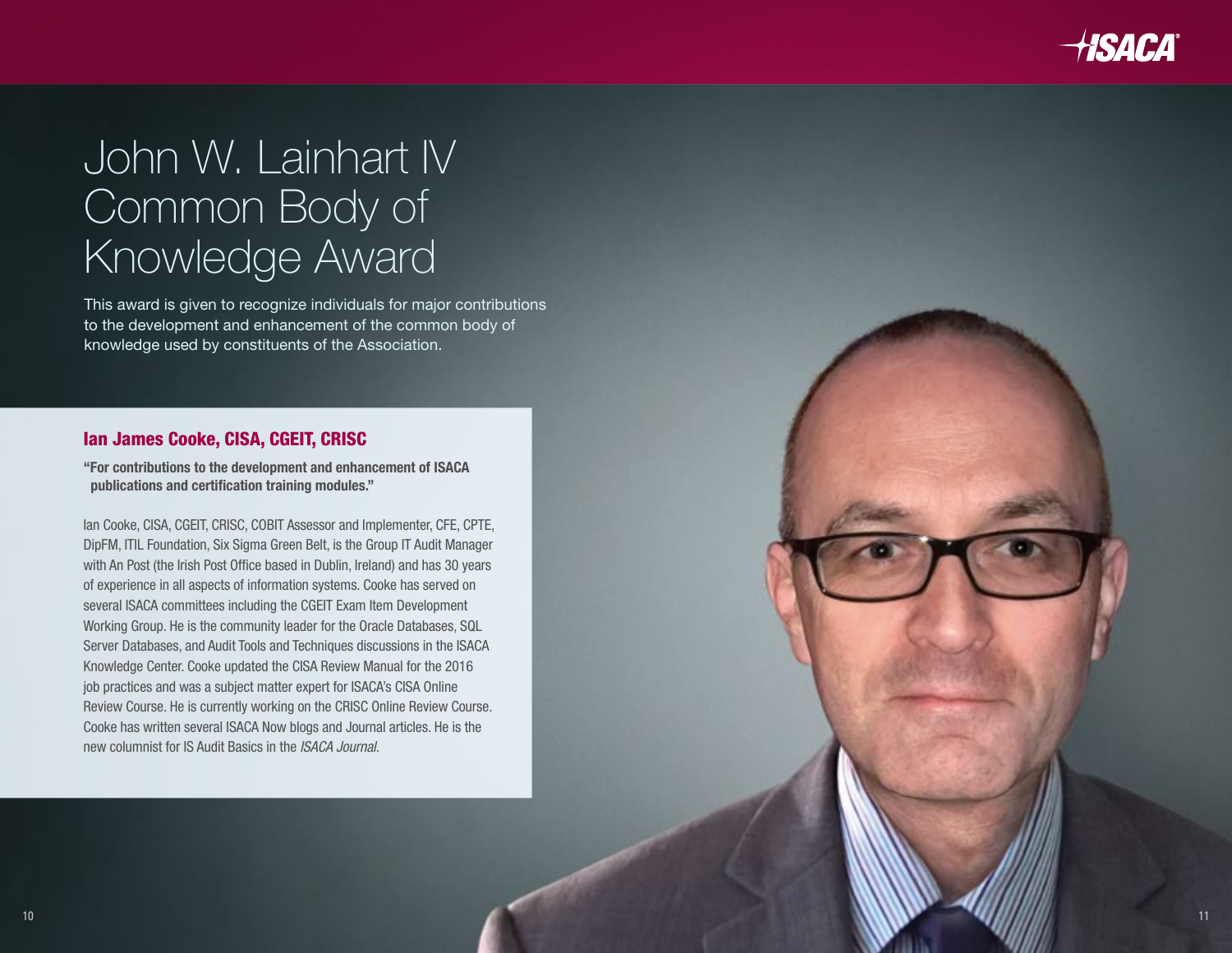

### Harold Weiss Award for Outstanding Achievement

This award was instituted in 1985 to recognize individuals for dedication to the IT governance profession. It is for achievement that far exceeds the norm.

#### Tichaona Zororo, CISA, CISM, CGEIT, CRISC, COBIT 5 Assessor, CIA, CRMA

"For leadership in enhancing ISACA's presence in South Africa and our global community and for promoting COBIT 5."

Tichaona Zororo, CISA, CISM, CGEIT, CRISC, Certified COBIT 5 Assessor, CIA, CRMA, is an IT advisory executive with EGIT |Enterprise Governance IT (Pty) Ltd., an IT Advisory firm based in South Africa. He has several years of experience in main stream IT, IT auditing, security, governance and risk, across private and public sectors in Africa, Europe and Asia. He is an advisor to a number of boards and boards of directors, IT and business leaders across the globe on the utilization of disruptive technologies to create and preserve stakeholder value, governance and management of enterprise IT, IT risk, cyber security and IT auditing. He was involved in the development of numerous ISACA white papers and COBIT 5 publications. A renowned COBIT 5 expert, advisor and trainer, Zororo is credited for being the first COBIT 5 Certified Assessor in Southern Africa. He has served on the ISACA Framework Committee, CGEIT Test Enhancement Subcommittee and External Advocacy Committee, and is the current president of ISACA South Africa Chapter.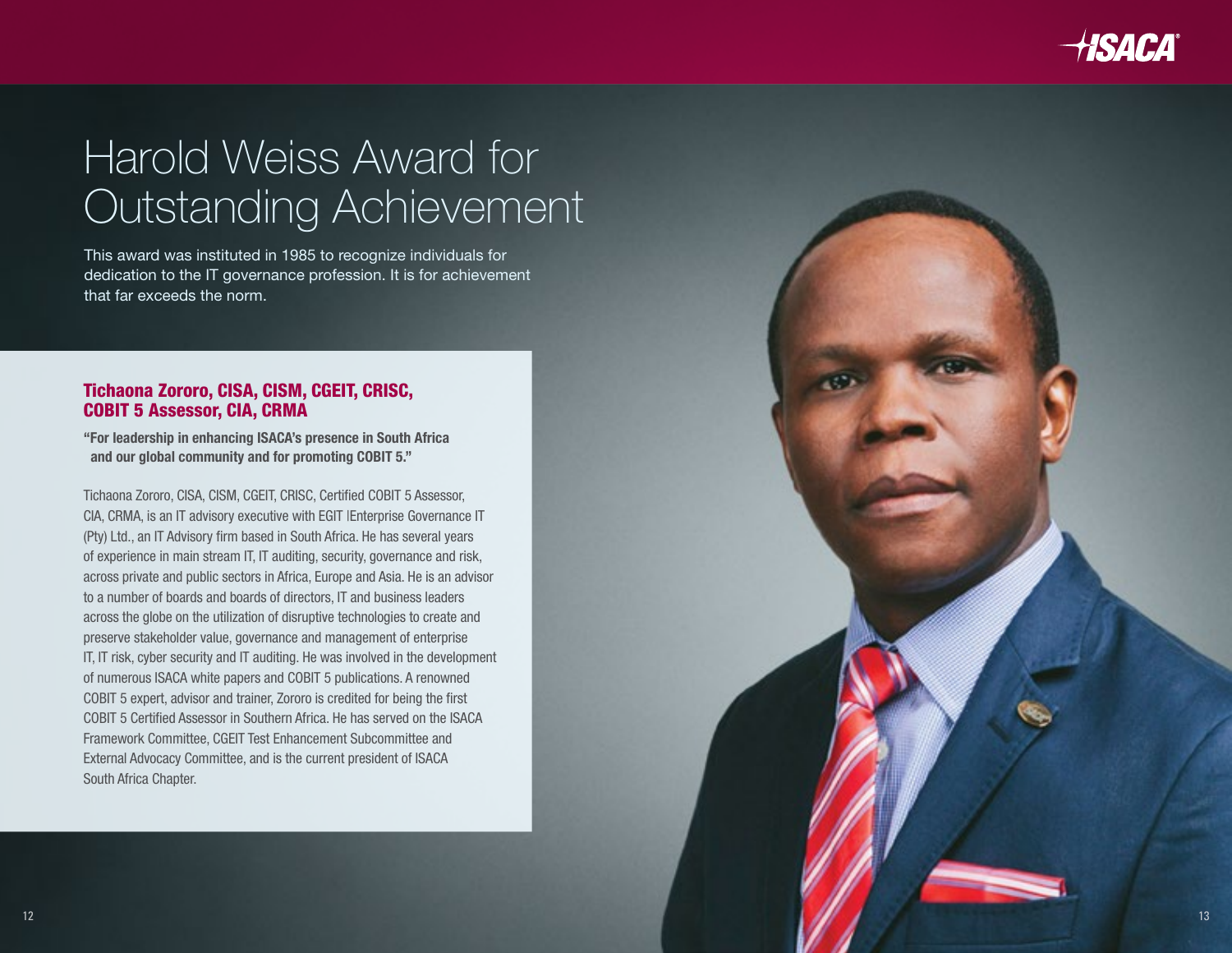## Paul Williams Award for Inspirational Leadership

This award is given to an ISACA volunteer to recognize strategic leadership accomplishments on ISACA's behalf. The recipient shall have contributed to ISACA over the course of several years and shall have far exceeded the norm in achieving strategic results and/or driving ISACA's strategy forward.

#### Leonard Ong, CISA, CISM, CGEIT, CRISC

"For strong volunteer leadership in expanding ISACA's engagement with ISACA chapters as well as collaborating with other regional and global organizations."

Leonard Ong, CISA, CISM, CRISC, CGEIT, CPP, CFE, PMP, CIPM, CIPT, CISSP ISSMP-ISSAP, CSSLP, CITBCM, GCIA, GCIH, GSNA, GCFA (Singapore), is associate director at Merck. He has more than 16 years of experience in cyber and corporate security in the telecommunication, enterprise, banking and pharmaceutical industries. He leads the governance, risk management, regulatory and compliance platform for Asia Pacific and Japan within IT Risk Management and Security in Merck & Co., Inc. (also known as MSD International). Prior to that, he was with Barclays Capital as Head of Information Security Risk & Operation, Asia-Pacific. During his tenure with Nokia Siemens Networks, he established professional security services for regional telecommunication carriers to secure their networks. He spent four years in Nokia Corporate Security and was responsible for securing Nokia businesses in seven countries in the Asia-Pacific region. Ong has served the ISACA Singapore Chapter as president for two terms. He has also served as honorary chairman for the ASIS International Chapter.

He has received recognition from leading information security associations such as (ISC)2 and ASIS International. The National Infocomm Competency Centre (NICC) named Ong IT Specialist of the Year in 2005. He was awarded (ISC)2 Information Security Leadership Achievement (ISLA)—Senior Information Security Professional category in 2011, and ASIS International Professional Certification Board (PCB) Regional Award in 2014. He was instrumental in achieving the K. Wayne Snipes Award in recognition of the ISACA Singapore Chapter being the best very large chapter in Asia. IDG and CEO|CIO Club presented Ong with ASEAN CSO Honoree in 2015.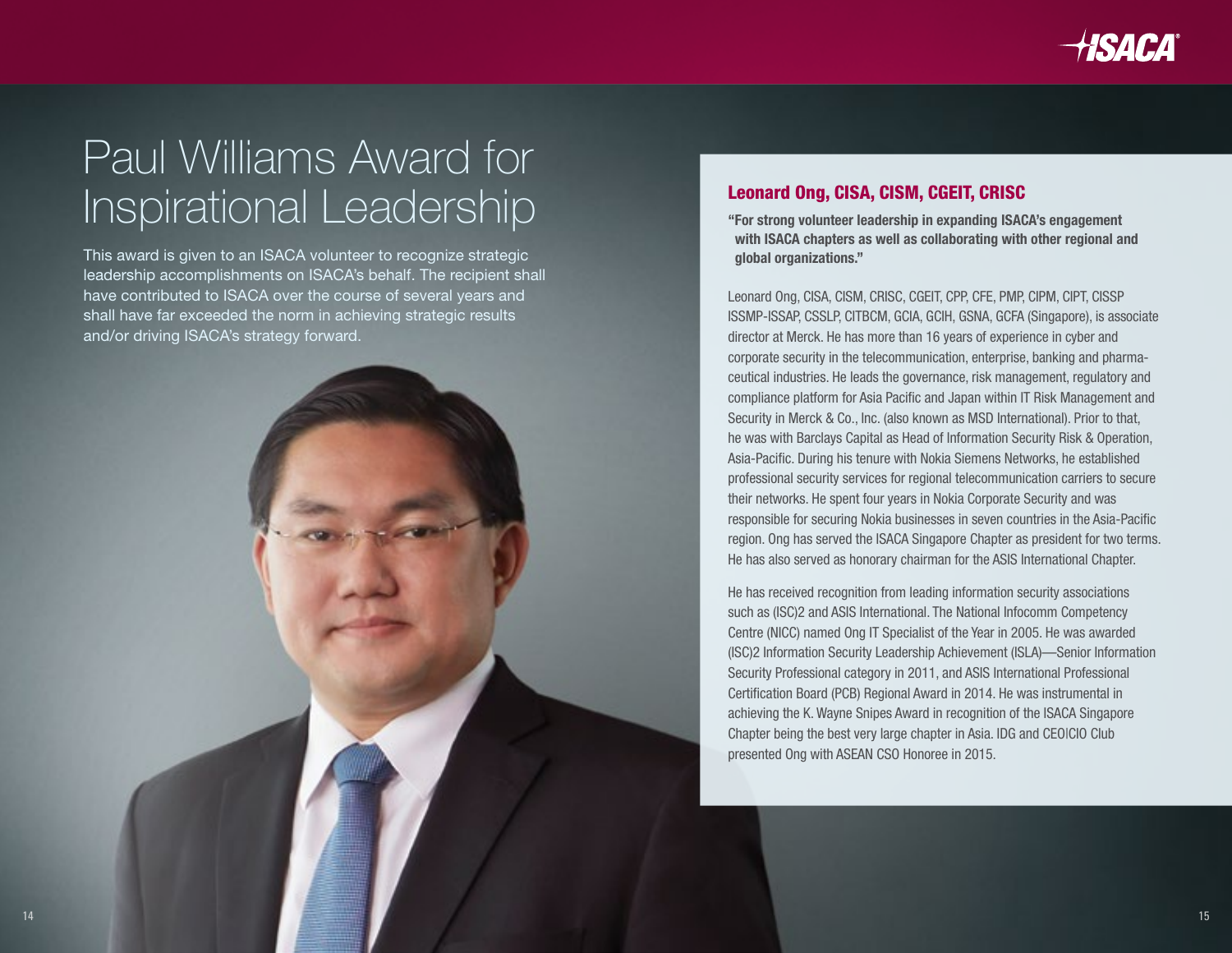

### President's Award

This award recipient is selected solely by the Chair each year and is presented for gratitude and dedication to service and leadership.

#### Prof. Andre Pitkowski, CGEIT, CRISC

ISACA Director

Andre Pitkowski, CGEIT, CRISC, OCTAVE, CRMA, ISO27kLA, ISO31kLA, COBIT 5 Foundations Trainer, is a principal consultant with APIT Consultoria de Informática Ltd. (Brazil). With 25 years' experience, Pitkowski manages projects for risk assessment on critical assets, risk maps and IT projects for IT governance and compliance (using COBIT) at national and international companies. He frequently presents on COBIT at events worldwide and is a professor of post-graduate and MBA courses at universities in Brazil. He has been a member of ISACA's Framework Committee, a subject matter expert for COBIT 5 and COBIT 5 for Risk, and the Cybersecurity Nexus (CSX) Liaison for Brazil. His is also president of the ISACA Sao Paulo Chapter.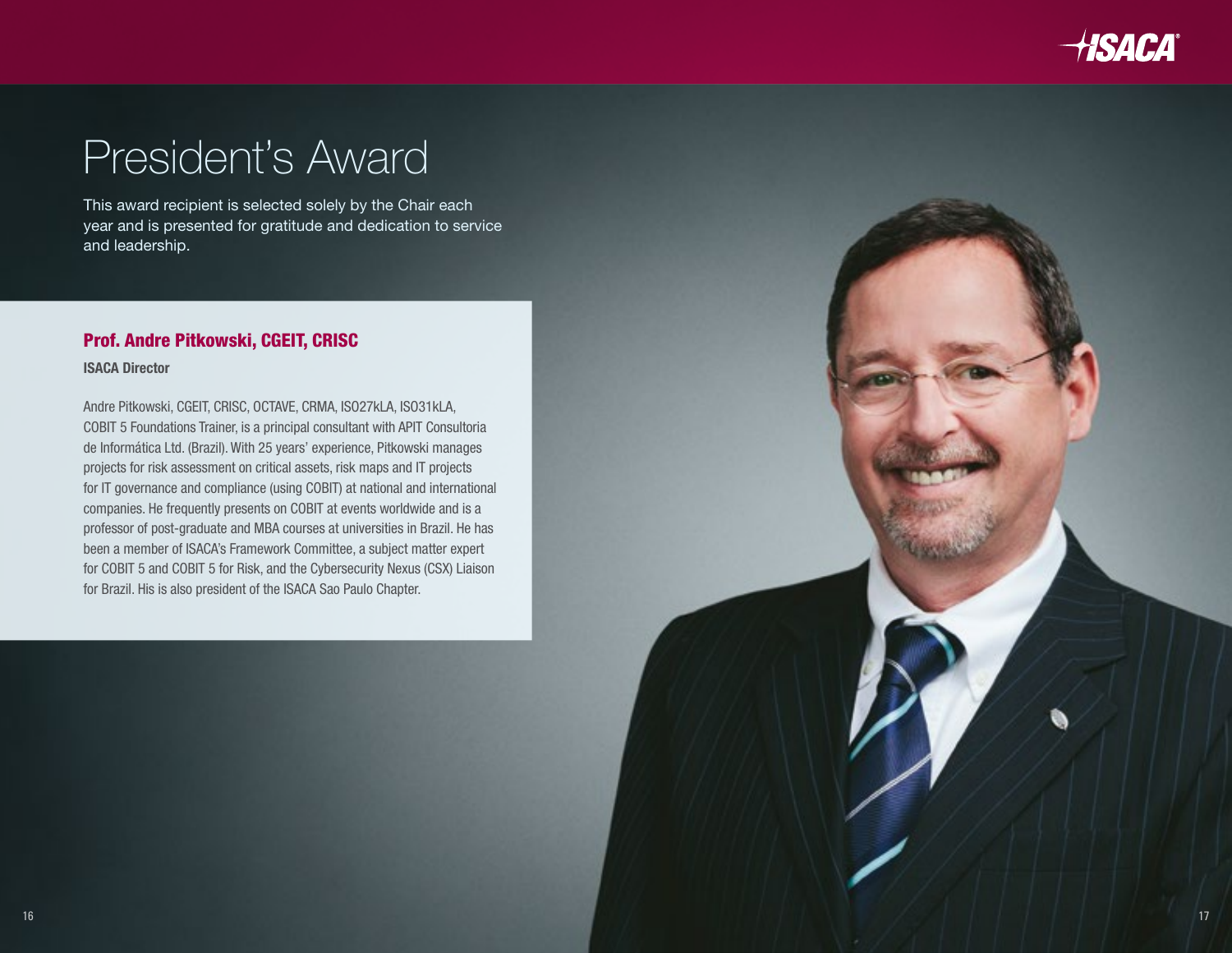

### President's Award

#### Edward G. Schwartz, CISA, CISM

ISACA Director

Eddie Schwartz, CISA, CISM, CISSP-ISSEP, PMP, is executive vice president of Cyber Services for Dark Matter. He has more than 25 years of experience in the information security field, and is a globally recognized security expert and speaker. He served as president and COO of WhiteOps, global vice president of cyber security services for Verizon, and vice president and chief information security officer (CISO) for RSA. Prior to RSA, he was CSO of NetWitness (which he co-founded and which was acquired by EMC), CTO of ManTech, EVP and general manager of Global Integrity (acquired by INS), SVP of Operations of Guardent (acquired by VeriSign), CISO of Nationwide Insurance, a senior computer scientist at CSC, and a Foreign Service officer with the U.S. Dept. of State. Schwartz is a recipient of the 2015 George Mason School of Business 20 Prominent Patriots in Business Award, and 2013 Computerworld Premier 100 IT Leaders Award. He is a Distinguished Fellow of the Ponemon Institute and an adjunct professor of Cyber Security at George Mason University. He serves on the advisory boards for Observable Networks and My Digital Shield, Inc. He also serves as the vice president and treasurer of the ISSA National Capital Chapter, and has chaired ISACA's Cyber Security Working Group.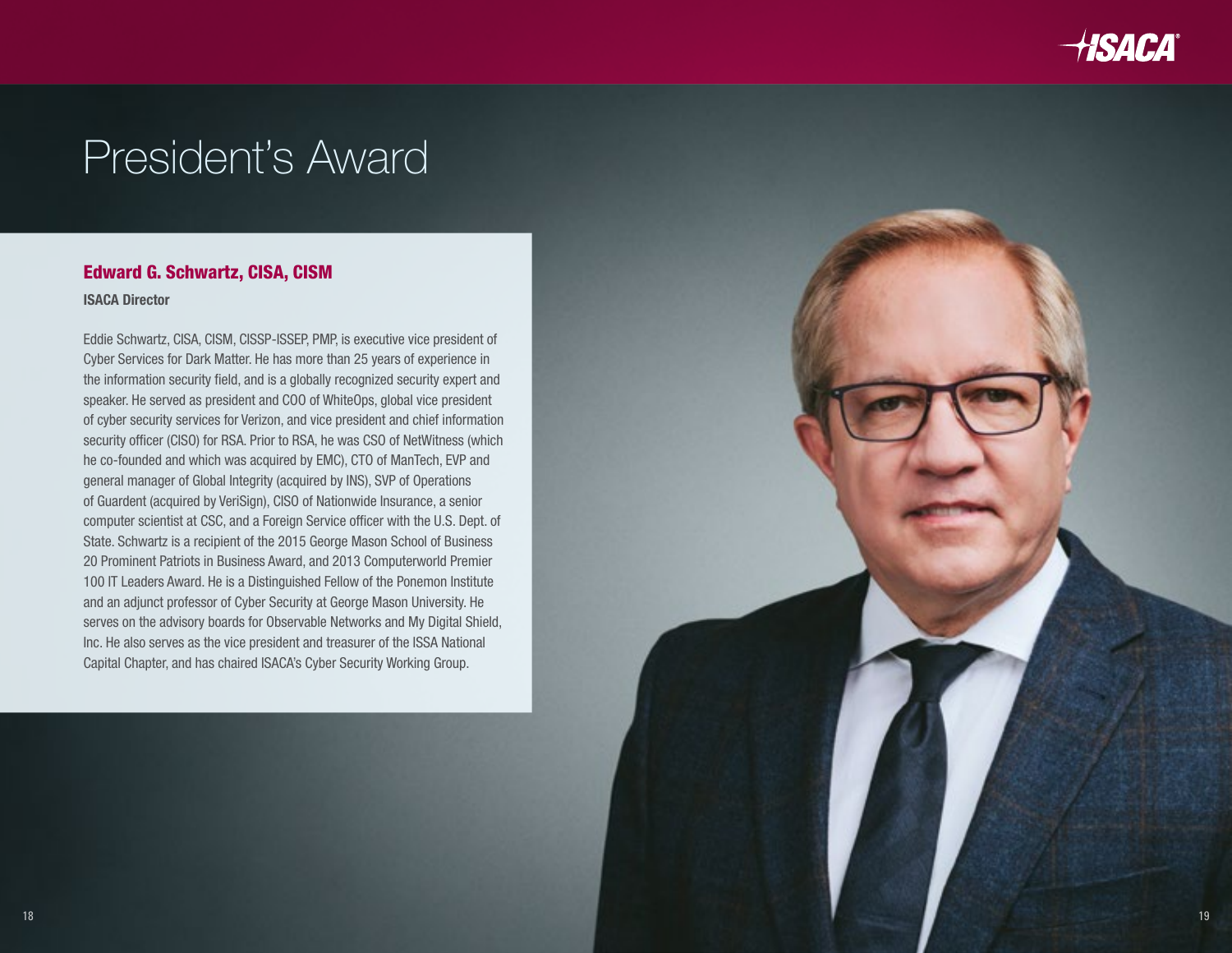

### President's Award

#### Jeff M. Spivey, CRISC

ISACA Director

Jeff M. Spivey, CRISC, CPP, is founder and CEO of Security Risk Management, Inc., where he manages innovation initiatives of unified security programs, covering cyber security and traditional security risk management programs globally. Spivey has more than 30 years' experience building enterprise strategy and programs for unified security risk management and security governance capabilities. He is strategy advisor for RiskIQ, discovering cyber security threats outside the firewall, and is an Advisory Board member for Netswitch/Securli global integrated cybersecurity platform. He is also a founding member of the Cloud Security Alliance, co-founder of the Global Security Risk Management Alliance (GSRMA), member of the US State Department's Overseas Security Advisory Council (OSAC). He has served as chair of ISACA's Relations Board, co-chair of ISACA's External Advocacy Committee, trustee of the IT Governance Institute, and a member of ISACA's Strategic Advisory Council, Knowledge Management Task Force, Governance Committee, and Finance Committee. He is a past president/chairman of the board for ASIS International and served on the Advisory Board for the National Center for Judicial Security.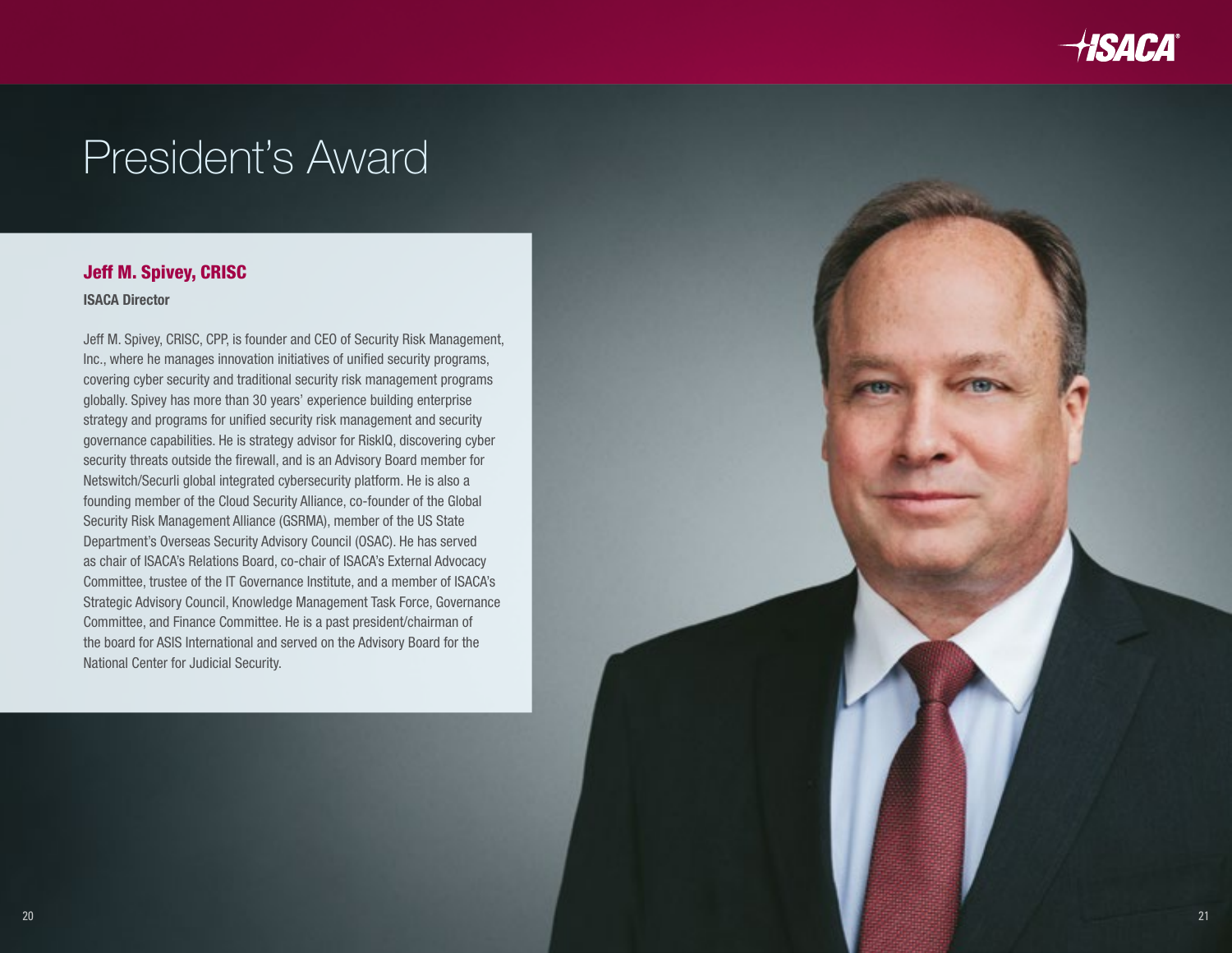

### ISACA Chapter Awards

ISACA is proud to recognize the most active and engaging chapters who, by supporting the membership and professional community locally, also support ISACA's purpose and promise. Recipients are typically selected by chapter size.

Chapter Size Categories: Large  $= 300 - 800$  members Small  $= 0 - 100$  members

Very Large  $= 801 +$  members Medium  $= 101 - 299$  members



#### COMMUNICATIONS EXCELLENCE AWARD

The Communications Excellence Award recognizes chapters who plan and execute great communications with their constituents through a variety of channels. Small: Coimbatore

Medium: Valencia Large: **Vancouver** Very Large: Malaysia



#### CHAPTER GROWTH AWARD

The Chapter Growth Award is calculated at the end of each calendar year. Small: **Belgrade** (39% growth) Medium: South Carolina Midlands (30% growth) Large: **Istanbul** (28% growth) Very Large: Netherlands (14% growth)

**HSACA** 2016 RETENTION AWARD WINNER

#### CHAPTER RETENTION AWARD

The Chapter Retention Award is calculated at the end of the membership renewal cycle. Small: **Fukuoka** (98% retention) Medium: Latvia (95% retention) Large: **Denmark** (95% retention) Very Large: Germany, Netherlands, Switzerland, Tokyo (90% retention)

#### K. WAYNE SNIPES CHAPTER RECOGNITION AWARD

Established in 1989, the K. Wayne Snipes Chapter Recognition Award provides recognition to the chapters that meet or exceed service goals by actively supporting local membership, and thus ISACA. The award is evaluated based on criteria from the Chapter Annual Reports such as educational offerings, compliance with HQ requirements, attendance at chapter meetings and events, service projects, and much more.



Small: **Curaçao**  Medium: Buenos Aires Large: South Carolina Midlands Very Large: New Jersey

#### REGIONAL WINNERS

ASIA Small: Vijayawada Medium: Sri Lanka Large: **Bangkok** Very Large: Manila

#### Small: **Curaçao** Medium: Rhode Island Large: South Carolina Midlands Very Large: New Jersey and New York

NORTH AMERICA

AFRICA

Small: Ibadan Medium: Mauritius Large: **Accra** Very Large: Kenva

#### LATIN AMERICA

Medium: Buenos Aires Large: Puerto Rico

EUROPE Medium: Latvia Large: Scotland Very Large: Madrid

**OCEANIA** 

Medium: Wellington

Metropolitan (tie)

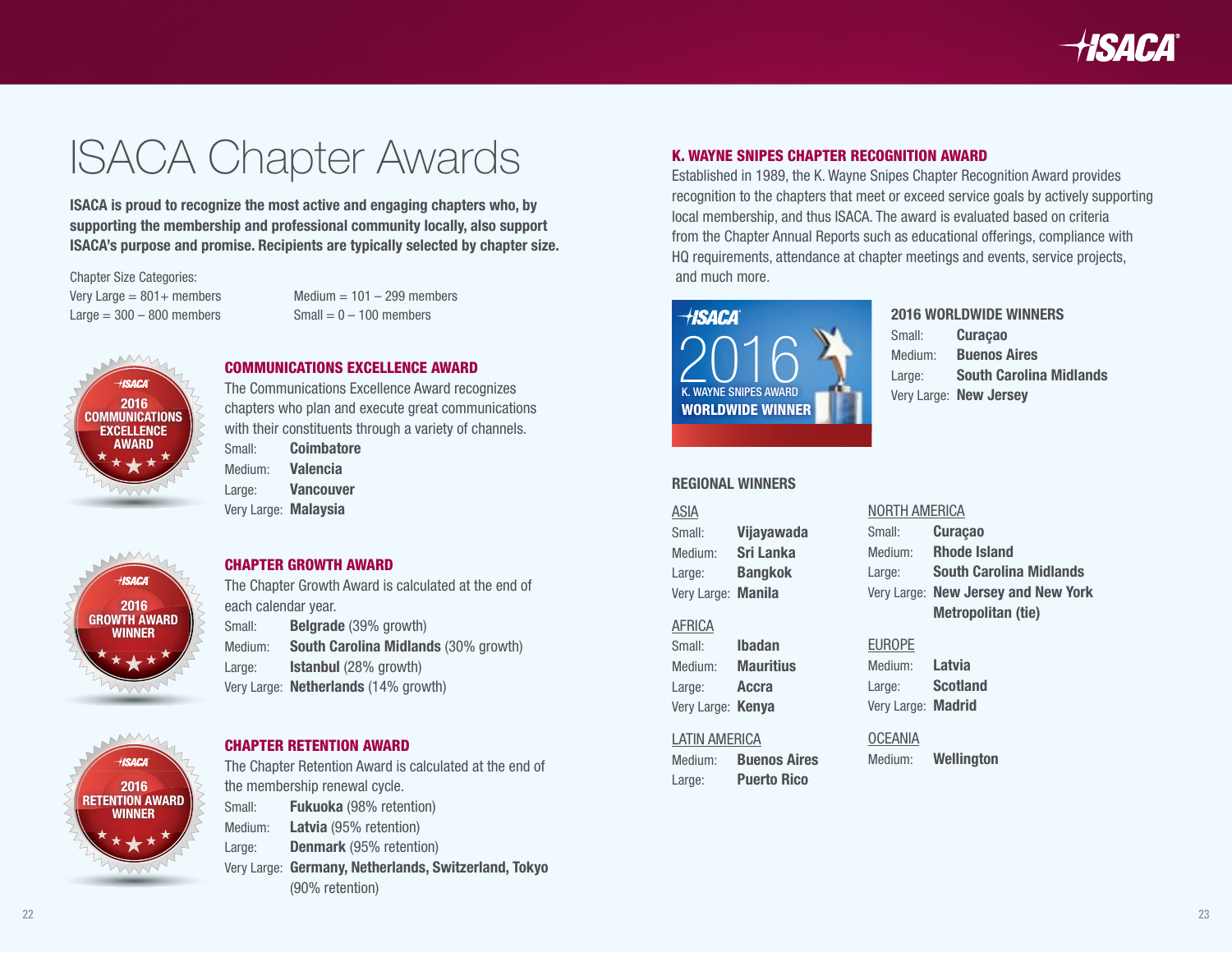

### 2016 ISACA Certification Exam High Scores

Each year, a variety of awards relating to the CISA, CRISC, CISM and CGEIT certifications are presented. Worldwide top and second highest scorers in June, September and December exams are recognized, as is the highest scorer in each geographic area for each exam.

**THOMAS H. FITZGERALD AWARD** Given in recognition for achieving the highest worldwide score on the 2016 CISA examinations.

June Alfred Chapman Watts, CISA September Anonymous December Catherine Meleady, CISA, CRISC

CISA WORLDWIDE ACHIEVEMENT AWARD Given in recognition for achieving the second highest worldwide score on the 2016 CISA examinations. June Michael David Griggs, CISA September Wang Jianxia, Murat Sahin, CISA and Sari Greene, CISA, CISM, CRISC December Lars Drejer Olsen, CISA CISM WORLDWIDE EXCELLENCE AWARD Given in recognition for achieving

the highest worldwide score on the CISM examinations. June Andrei Ioan Hohan and Dean Henry, CISM September Jesse Niland, CISM December Clive Nettey

**CGEIT WORLDWIDE ACHIEVEMENT AWARD** Given in recognition for achieving the second highest worldwide score on the 2016 CGEIT examinations. June Brian K. Johnson, CISA, CISM, CGEIT December Hugh Jones, CGEIT, CRISC

CRISC WORLDWIDE EXCELLENCE AWARD Given in recognition for achieving the highest worldwide score on the 2016 CRISC examinations.

| June     | Vinko Zlomislic, CISA, CISM, CRISC and  |
|----------|-----------------------------------------|
|          | Tomasz Brozek, CISA, CISM, CGEIT, CRISC |
| December | Siu Kin Ming, CRISC                     |

**CRISC WORLDWIDE ACHIEVEMENT AWARD** Given in recognition for achieving the second highest worldwide score on the 2016 CRISC examinations. December Frans Johan Hut, CISA, CISM, CRISC

CISA GEOGRAPHIC EXCELLENCE AWARD Given in recognition for achieving the highest score in the geographic area on the 2016 CISA examinations.

| June      | Area 1 Paul D. Freeborn, CISA                      |
|-----------|----------------------------------------------------|
|           | Area 2 Ignacio Marambio Catan, CISA, CRISC         |
|           | Area 3 John Röder, CISA and Costas Efthymiou, CISA |
| September | Area 2 Pedro Luis Flores Suarez, CISA              |
|           | Area 5 Scott Aaron Williams                        |
| December  | Area 1 Chen Yee Wei, CISA and Weijian Zeng, CISA   |
|           | Area 2 Guery Javier Salcedo Miranda, Sr.           |
|           | Area 5 Dylan Hopkins                               |
|           |                                                    |

CISA GEOGRAPHIC ACHIEVEMENT AWARD Given in recognition for achieving

the second highest score in the geographic area on the 2016 CISA examinations.

| <b>OCNICITINGL</b>                                      | <b>UGOOG INIIGHU, UIUIVI</b>                                                   |           |        | Eros Dela Rosa Herrera                                 |    |
|---------------------------------------------------------|--------------------------------------------------------------------------------|-----------|--------|--------------------------------------------------------|----|
| December                                                | <b>Clive Nettey</b>                                                            | June      | Area 1 |                                                        |    |
|                                                         |                                                                                |           |        | Area 2 Felipe De Menes Morais, CISA, CRISC             |    |
|                                                         | <b>CISM WORLDWIDE ACHIEVEMENT AWARD</b> Given in recognition for achieving     |           |        | Area 5 Gillian Bydevaate, CISA, CISM                   |    |
|                                                         | the second highest worldwide score on the 2016 CISM examinations.              | September |        | Area 1 Mayank Jain                                     |    |
| June                                                    | Michael Robert Butler, CISM and Jon Litchfield, CISA, CISM                     |           |        | Area 2 Alejandro Antonio Diego Duffilhot, CISA         |    |
| September                                               | Grover Eric Paxton, CISM                                                       |           |        | Area 3 Anthony Shaun Dench, CISA                       |    |
| December                                                | Ronald Schekman, CISA, CISM and Miriam I. Lane                                 |           |        | Area 3 Michael Sterling, CISA                          |    |
|                                                         |                                                                                | December  |        | Area 2 Aldo Oscar Marchena Adames, CISA                |    |
|                                                         | <b>CGEIT WORLDWIDE EXCELLENCE AWARD</b> Given in recognition for achieving the |           |        | Area 3 Sebastien Asselin, CISA, CRISC, Mohammad Nikkar |    |
| highest worldwide score on the 2016 CGEIT examinations. |                                                                                |           |        | Esfahani, CISA and Alexander Papitsch, CISA, CISM      |    |
| June                                                    | Christopher S. Lietz, CISA, CISM, CGEIT, CRISC                                 |           |        | Area 4 Andrew B. Close, CISA, CRISC                    |    |
| December                                                | Lim Kok Hwee                                                                   |           |        | Area 5 Jonathan Chun Ho Lam                            | 25 |
|                                                         |                                                                                |           |        |                                                        |    |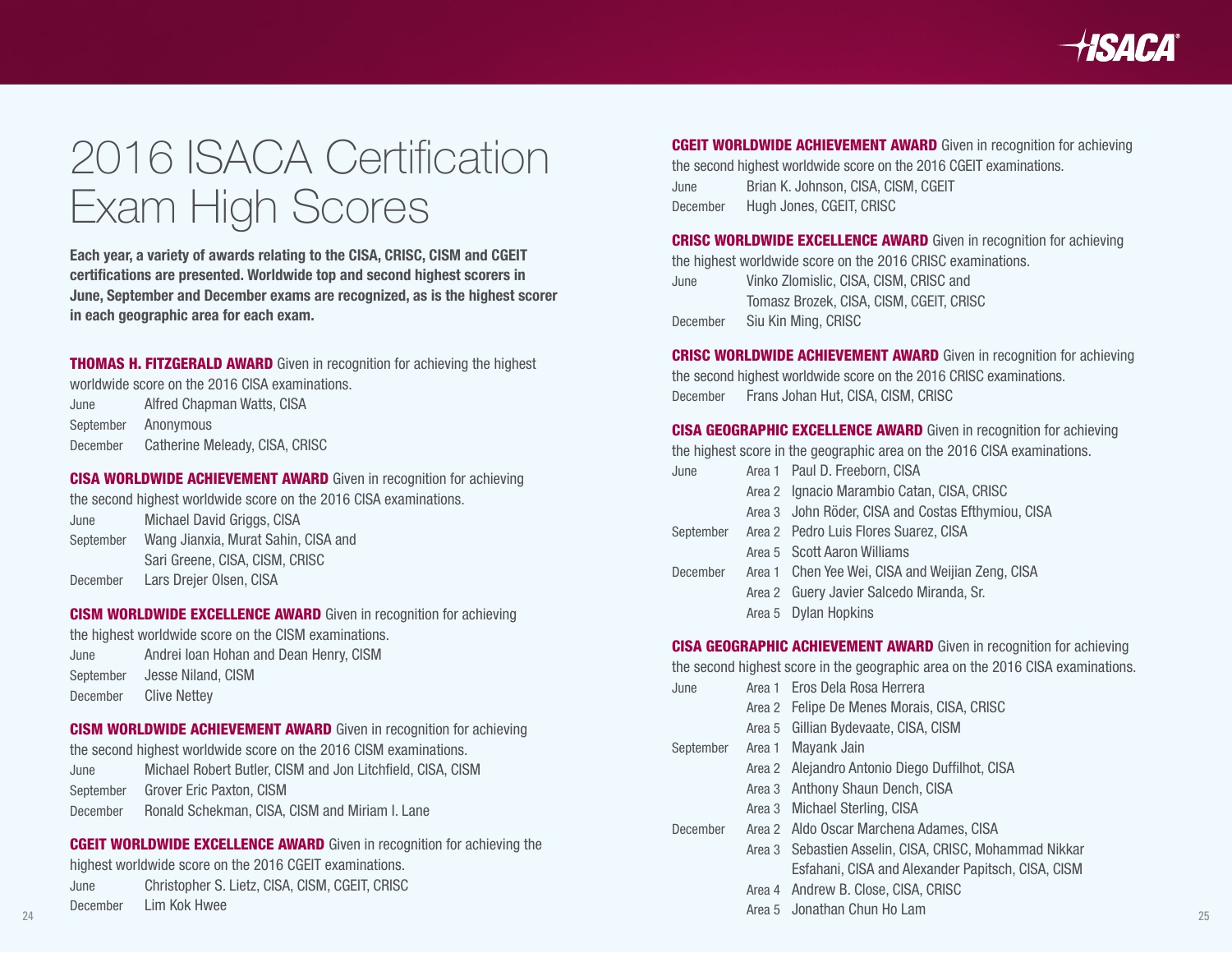

| <b>CISM GEOGRAPHIC EXCELLENCE AWARD</b> Given in recognition for achieving the |
|--------------------------------------------------------------------------------|
| highest score in the geographic area on the 2016 CISM examinations.            |

| June                                                                            |  | Area 1 Derek Koon Wing Li, CISA, CISM         |
|---------------------------------------------------------------------------------|--|-----------------------------------------------|
|                                                                                 |  | Area 2 Thales Fernandes De Souza, CISM, CGEIT |
|                                                                                 |  | Area 5 James John Anastasios, CISA, CISM      |
| September                                                                       |  | Area 1 Bo Jin, CISA                           |
|                                                                                 |  | Area 2 Jose Alexander Realpe Gonzalez         |
|                                                                                 |  | Area 3 Kevin Fielder, CISM and Mark Lees      |
|                                                                                 |  | Area 5 Yuanyuan Shen, CISM                    |
| December                                                                        |  | Area 1 Abdur-Rahman Husain                    |
|                                                                                 |  | Area 2 Edwin Orrico, CISM                     |
|                                                                                 |  |                                               |
| <b>CISM GEOGRAPHIC ACHIEVEMENT AWARD</b> Given in recognition for achieving the |  |                                               |

second highest score in the geographic area on the 2016 CISM examinations. June Area 1 Farid Kapasi, CISA, CISM Area 2 Andres Duffour Area 5 Lachlan McGill, CISM September Area 1 Pakho Tsui, CISA, CISM, CRISC, Lai Hung-Chieh, CISA, CISM, Adrian Wee Siong Min, CISM, and Shane Scott Calhoun, CISM Area 2 Alberto Jose Espana, CISM and Marco Antonio Leon Hidalgo Area 5 Matt Funnell, CISA, CISM December Area 2 Jan A. Nunez, CISA, CISM Area 3 Henryk Kolek and Abtin Shamsaifar, CISM Area 4 Stephen Blossom, CISM Area 5 Raymond Zheng, CISA, CISM

**CGEIT GEOGRAPHIC EXCELLENCE AWARD** Given in recognition for achieving the

highest score in the geographic area on the 2016 CGEIT examinations.

June Area 1 Zhao Jiechun

- Area 2 Alejandra Selva, CISA
- Area 3 Laura Ferrari, Meggie Vervelghe, CISA, and M. Wassim Amouri, CISA, CGEIT
- Area 5 Miriam Anne De Rooy
- December Area 2 Joseph Ryan, CGEIT
	- Area 3 Benjamin Henriksen, CISA, CISM, CGEIT, CRISC and Van Dorp Willem Hendrik
	- Area 5 Ross Cameron Peachey, CISA, CISM, CGEIT, CRISC

**CGEIT GEOGRAPHIC ACHIEVEMENT AWARD** Given in recognition for achieving the second highest score in the geographic area on the 2016 CGEIT examinations.

| June     | Area 1 Yernar Suyerbayev, CISA, CRISC              |
|----------|----------------------------------------------------|
|          | Area 2 Adad Esau Rivas Hernandez, Sr., CISM, CGEIT |
|          | Area 5 Roxanne Kim Guesnon                         |
| December | Area 1 Christoph Schulte, CISA                     |
|          | Area 2 Antonio Gerardo Laguna, CGEIT               |
|          | Area 4 Darin DeBoer, CGEIT                         |
|          | Area 5 Richard Archambault, CGEIT                  |

CRISC GEOGRAPHIC EXCELLENCE AWARD Given in recognition for achieving the highest score in the geographic area on the 2016 CRISC examinations.

| June     |  | Area 1 Kishor Mohanrao Jagadale, CISA, CISM              |
|----------|--|----------------------------------------------------------|
|          |  | Area 2 Rafael Roberto Hernandez Gaud, CISM, CRISC        |
|          |  | Area 5 Christian Roland Haider, CISA, CISM, CGEIT, CRISC |
| December |  | Area 2 Carlos Eduardo Luis, CISA, CISM, CRISC            |
|          |  | Area 5 Gabor Sirko, CISA, CRISC                          |

CRISC GEOGRAPHIC ACHIEVEMENT AWARD Given in recognition for achieving the

second highest score in the geographic area on the 2016 CRISC examinations.

- June Area 1 Lim Kok Hwee Area 2 Elias Nemesio Martinez Perez, CISA, CISM, CRISC and Sonia Alicia Trabanino, CISA, CRISC Area 4 Kathy Lynn Knight, CISA, CRISC
	- Area 5 Daniel Meakins, CISA, CRISC
	-
- December Area 1 Max Oates
	- Area 2 Pablo Ignacio Silva Espinoza, CISA, CRISC
	- Area 3 Pedro Saraiva, CISM
	- Area 5 Adam Wood